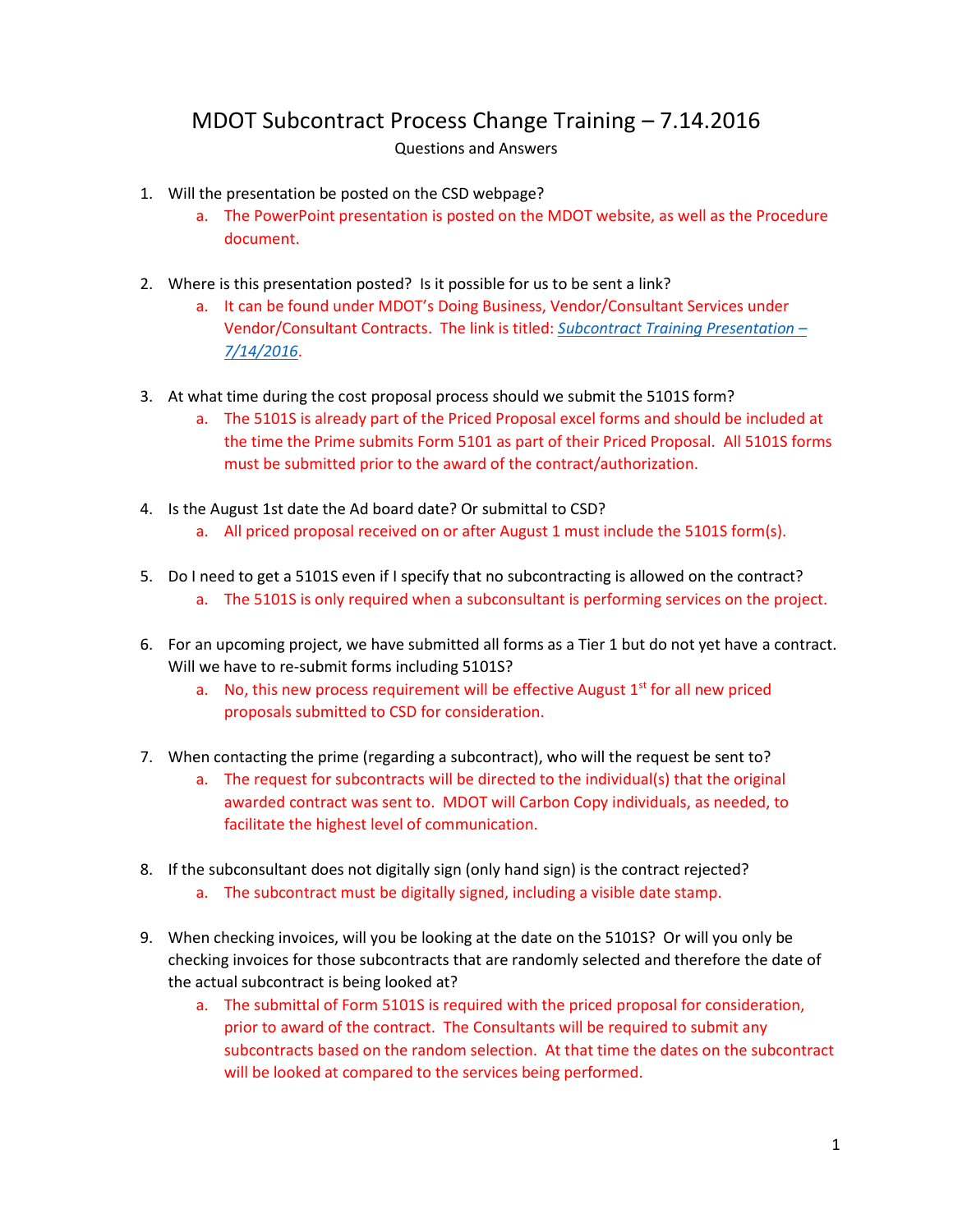- 10. Does this apply to current contracts with sub-work less than \$25,000?
	- a. After August 1, all subcontracts, regardless of dollar amount, are applicable to this new process. For example, if a subconsultant performs services for \$1,000, then a 5101S will be required, as well as a subcontract, if requested by MDOT.
- 11. Will you post a consultant advisory notice that includes all this information?
	- a. One was posted and mailed out regarding this upcoming implementation. Consultant Advisory, 2016-9, Dated: July 8, 2016. The PowerPoint was posted on MDOT's website.
- 12. Subcontracts may be signed on different dates by both parties. Like Aug 15 and Aug 20. Will Aug 20 be the effective date?
	- a. The subcontract effective date may be either stated in the document or will be the last date on which the subcontract is signed by both parties, as long as the date is on or after the prime contract effective date. The work under the subcontract may not begin until both parties have signed the subcontract. The only exception is the Limited Notice to Proceed.
- 13. Is there a dollar limit on the required subcontractor agreement for Tier II subcontractors? For example, if the subcontract dollar is less than \$2500, do we still need to prepare a subcontract agreement for the tier II sub.
	- a. Yes, subcontracts are required regardless of the dollar amount.
- 14. Any timeframe for when the process for digital signatures might be in place and communicated?
	- a. Digital signatures will be realized once MDOT has fully reviewed and worked through the needs. We are anticipating this fall.
- 15. Is a draft of the Subconsultant language available to review already?
	- a. There is an example subcontract agreement available under MDOT's doing business along with a checklist and payment examples:
		- *i. [Subcontract Template \(09/21/12\)](http://www.michigan.gov/documents/mdot/MDOT_Subcontract_Template_336285_7.pdf)*
		- *ii. Subcontract Template - [Amendment \(01/25/12\)](http://www.michigan.gov/documents/mdot/Amendment_Subcontract_Template_374609_7.pdf)*
		- *iii. [Subcontract Checklist and Payment Examples \(01/30/15\)](http://www.michigan.gov/documents/mdot/mdot_subcontract_checklist_and_payment_examples_355439_7.pdf)*
- 16. Is the LNP form part of the excel document?
	- a. No, Form 5101LN Limited Notice to Proceed, is not included with the priced proposal. It can be found in the MDOT forms repository at: [http://mdotcf.state.mi.us/public/webforms/.](http://mdotcf.state.mi.us/public/webforms/)